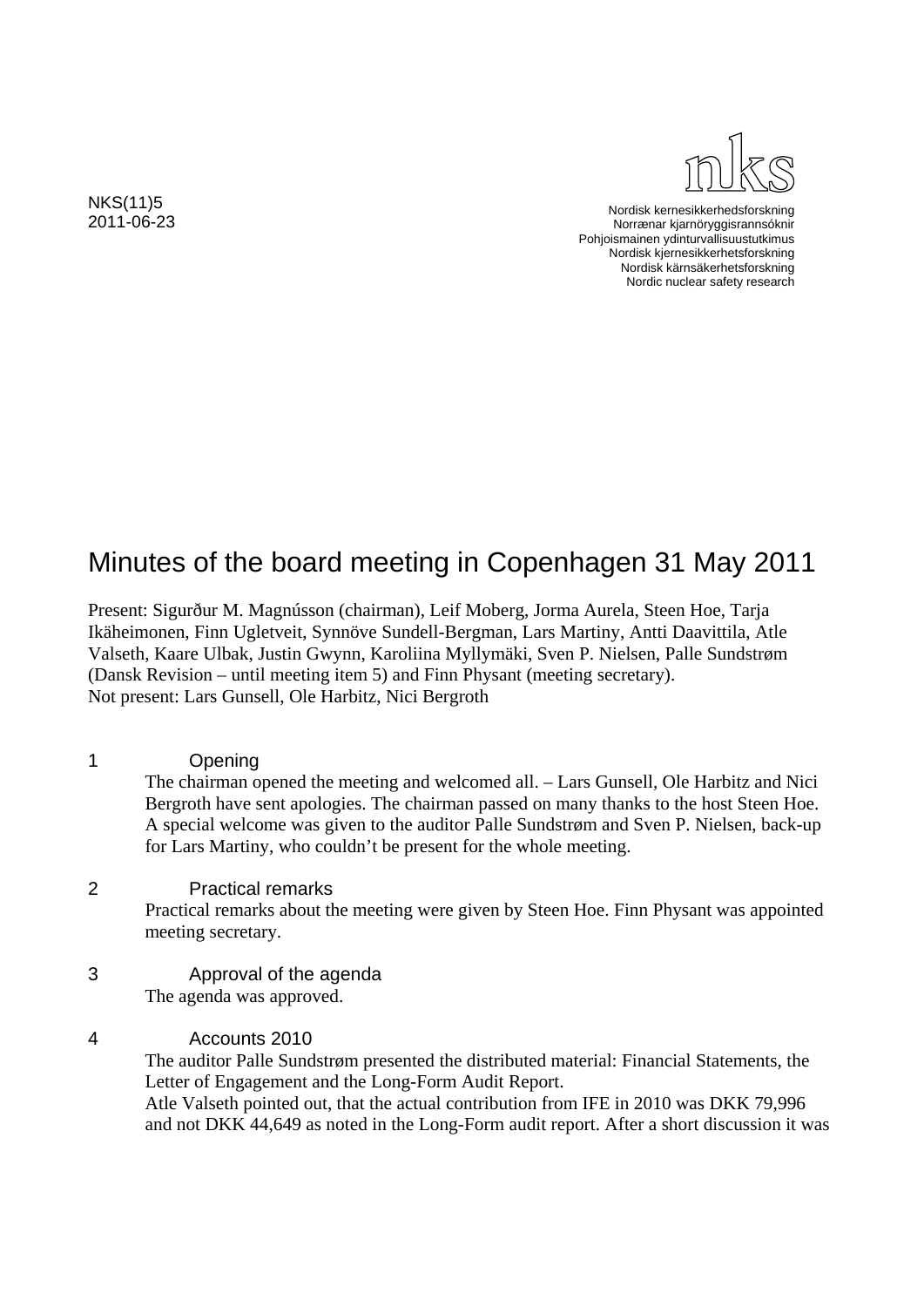concluded, that the number 44,649 was a misprint. The error was corrected in the original documents before signing.

Finn Ugletveit asked for the full meaning of the following sentence in the Long-Form audit report: "We are not in a position to say whether the individual projects could be carried out in a more economical manner." Palle Sundstrøm answered, that the reservation in the sentence was due to the fact, that the auditor doesn't have the technical expertise to go into project details. The sentence will be adjusted in next year's audit report.

With the above comments, correction and adjustment the board recommended the 2010 accounts for the approval of the owners.

## 5 Financial status for the current year

Finn Physant presented the distributed material: the Financial status report and the financial programme specification, both dated 13 May, 2011. The reserve at present was estimated to approximately 2.4 MDKK.

6 Minutes of the last board meeting (Stockholm, 11 January 2011) The minutes were approved.

# 7 News since last board meeting

a) Report from owners group - no meeting held.

The chairman informed the board about an upcoming organisational change. Due to other assignments in NRPA, Justin Gwynn will be stopping as programme manager by the end of this year. – The chairman asked for inputs and a new programme manager candidate was announced. The candidate is able to start working in September with the outgoing programme manager on issues related to the CfP process. After discussions and the receipt of comments about the candidate, the chairman concluded, that the discussion was an important input to the further discussion and decision by the owners. The chair hopes that the owners can decide on a new programme manager before the end of June. The NKS board will be informed of the decision. The chairman asked for the board's approval of spending DKK 12.000 for a meeting with the former chairmen Helge Smidt Olsen and Magnus von Bonsdorff and the author Torkel Bennerstedt in connection with the writing and creation of the history of NKS 1994-2008. – The board gave its approval.

b) News from board members' organisations.

The members informed each other about relevant news.

c) Administrative news

The chairman announced that updates of both the Administrative Handbook and the Policy Document are planned during 2011 – any comments in this connection should be forwarded to the secretariat before 1 September 2011.

## 8 R-part: status

Karoliina Myllymäki presented the status of the ongoing activities. All projects are running according to plan.

Karoliina Myllymäki informed about a very specific and practical question, which had occurred in the process of invoicing from some Swedish universities to NKS. – In order to achieve VAT exemption the universities issue "requisitions" and not "invoices". – Leif Moberg confirmed, that SSM is familiar with such procedures, when cooperating with some of the universities. It was concluded, that the question shall be presented to the auditor.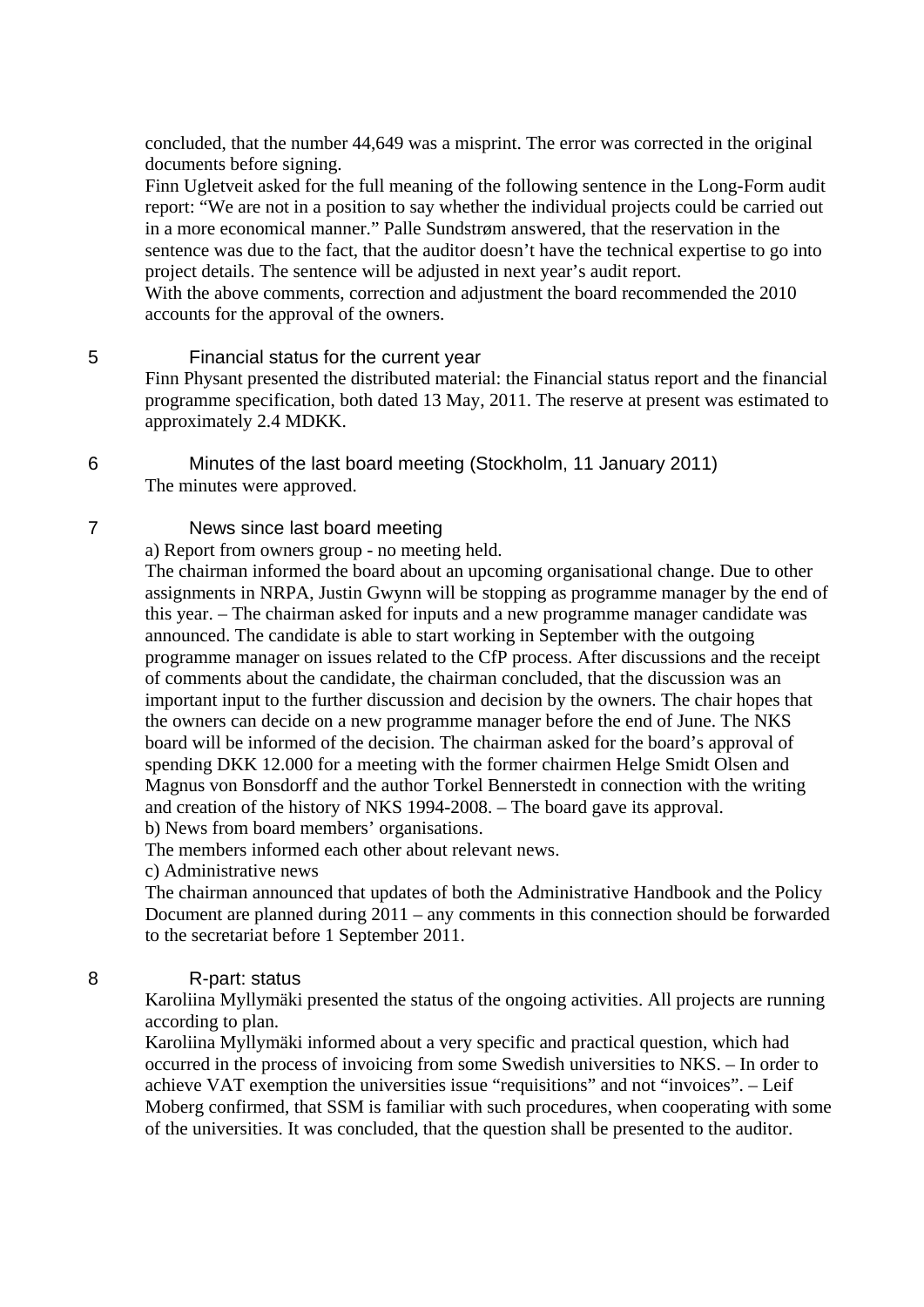Special attention was given to the possible new activity RASTEP. After Karoliina Myllymäki's presentation and discussion the board decided to grant kDKK 200 for the RASTEP activity.

#### 9 B-part: status

Justin Gwynn presented the status of the ongoing activities. All projects are basically running according to plan, but some delays have occurred because of the Fukushima incident.

As the RASTEP activity is an activity split equally between the B- and R-part, the board also granted the B-part kDKK 200 for this activity. After Justin Gwynn's presentation and discussion the board furthermore decided to grant kDKK 300 for the PONPP2 activity.

## 10 Information activities

Karoliina Myllymäki presented the programme managers' proposal for a renewal of the website. The proposal was approved by the board and the website renewal was granted up to DKK 90.000.

Finn Physant informed the board about the website, NewsLetters etc. – Statistics show for January 2011 and October 2010 monthly records of website hits of more than 44.000. – The website is now only in English. - A new updated version of the pamphlet "Nordic Nuclear Safety Research" has been published and was distributed to the board.

# 11 Evaluation of NKS research activities 2006-2010

Justin Gwynn presented the views of the programme managers and after a discussion the chairman concluded: we will give careful considerations to a possible evaluation and possible objective of an external evaluation. We will use the inputs from this meeting for further discussion and return to this agenda item at the next board meeting.

#### 12 Fukushima

The chairman opened this item, a discussion followed and the chairman concluded: the next B and R CfP's will indicate an interest in receiving proposals including the possibility of doing Fukushima related work. The chairman will take contact to the NEP-group concerning the possibilities of follow-up and possible workshop / -session at the next NEPgroup meeting. This item will be discussed further at the next board meeting. The board allocated up to DKK 100.000 to a workshop or similar activity.

# 13 Research activities in 2012

There will be a CfP for both the B- and R-part opening on 1 September with deadline 14 October. The deadline for submission of evaluations will be 11 November and the next coordination meeting will take place end of November.

The budget for each programme's activities is set at 3.25 MDKK.

Justin Gwynn informed the board about the present use of both evaluation marks and a ranking form. The board discussed the pros and cons of both evaluation procedures and decided to continue (at least for the next CfP) with both evaluation marks and ranking form.

#### 14 Other issues

After a short presentation of the latest draft report of the history (including pictures) the board expressed its satisfaction with the draft. The board looks forward to the final document to be approved by the chairman and published on the website.